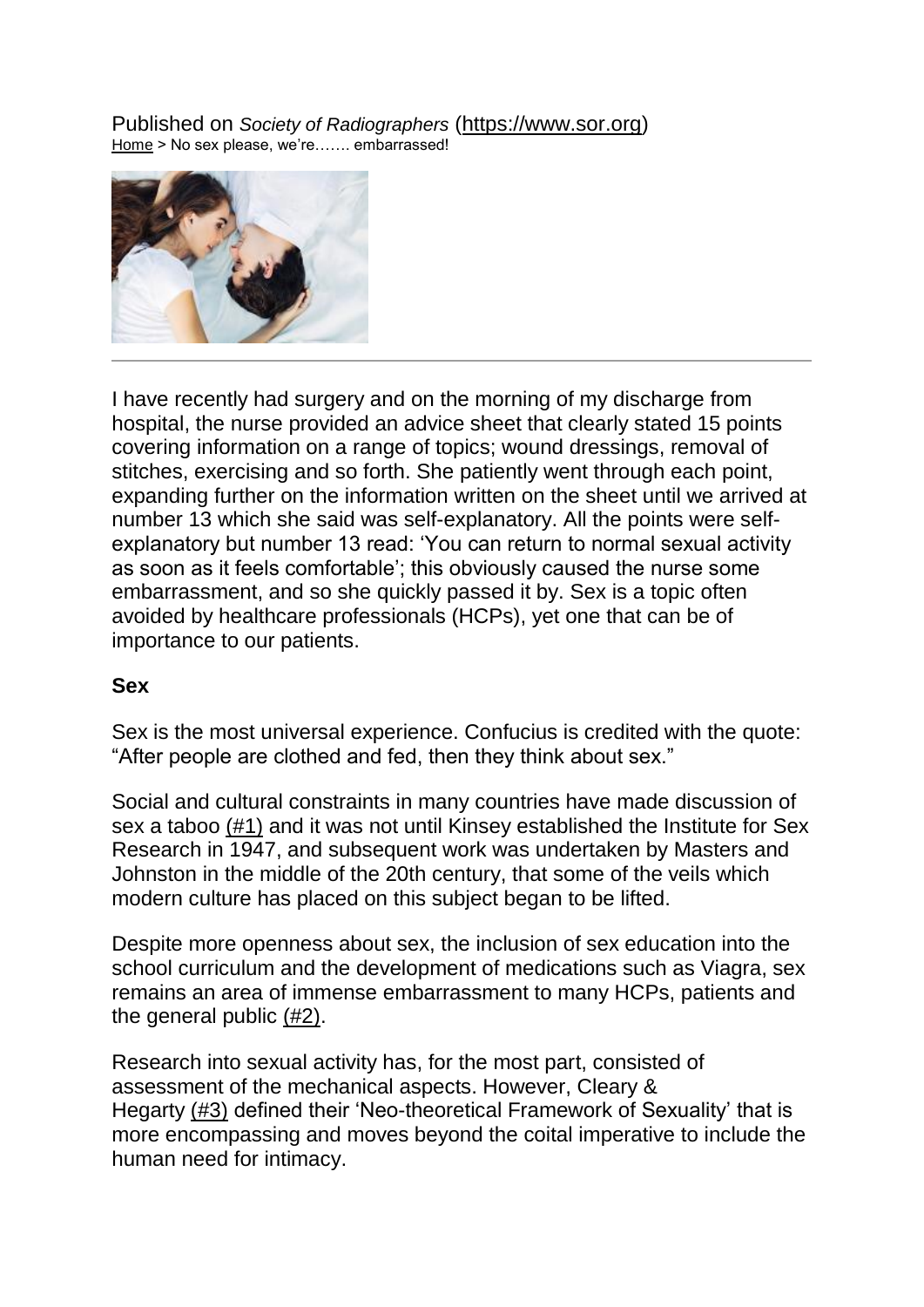#### **Cancer and chronic illness as a barrier to sexual relationships**

Cancer Research UK (2012) estimates that 54% of the male population and 48% of the female population in the UK will develop cancer. From a positive perspective, medical knowledge, along with improved treatment and earlier diagnosis, means that there are currently more than two million cancer survivors living in the UK. Cancer is now viewed as a chronic illness. Despite the long-term survival rates, it is unlikely that the survivor's life will return to the pre-diagnosis state for a variety of reasons, including side-effects of treatment, decreased physical functioning, fear of recurrence, fatigue and bodily changes.

In Maslow's 'Hierarchy of Needs', preserving life will obviously be of greatest importance but sex is listed in the first stage and the World Health Organisation (WHO) views sexuality as an integral component of the human experience.

Whilst it is logical that cancers which affect sexual and reproductive organs can result in problems relating to sexual intimacy, it has been shown that a cancer diagnosis in other organs: colon, bladder, lymphatic and head and neck areas, can result in a reduction in sexual interest and activity [\(#4\)](https://www.sor.org/print/22351#TB_inline?height=155&width=300&inlineId=cite_ref-4&modal=false) [\(#5\).](https://www.sor.org/print/22351#TB_inline?height=155&width=300&inlineId=cite_ref-5&modal=false)

The reasons for this are numerous: the actual cancer can cause physiological changes that disrupt sexual function, eg testes, vagina, prostate, pituitary, that in themselves may curtail sexual intimacy. However, cancers anywhere in the body can result in symptoms of pain, immobility, fatigue or reduced physical stamina [\(#6\).](https://www.sor.org/print/22351#TB_inline?height=155&width=300&inlineId=cite_ref-6&modal=false) The treatment can cause scarring, loss of function or toxicities that result in additional pain, erythema, peripheral neuropathies, vomiting and diarrhoea, amongst other things. Medications can cause side effects that reduce libido, increase weight, or change body shape. All of these can result in sexual dysfunction.

Consider, in addition to the physiological factors, the psychological elements that accompany diagnosis and treatment for life threatening conditions. Anxiety, depression, fears of recurrence, loss of control and self-confidence, loss of earnings, worry about partners' reactions and changes to oneself [\(#7\)](https://www.sor.org/print/22351#TB_inline?height=155&width=300&inlineId=cite_ref-7&modal=false) [\(#8\),](https://www.sor.org/print/22351#TB_inline?height=155&width=300&inlineId=cite_ref-8&modal=false) all have an enormous bearing on our patients. The practicalities of dealing with a major health problem can result in gender role conflict.

## **Sensitive issues**

Despite living in a modern society where sexual equality is seen as a basic right, evolution still has an impact and social expectations continue to play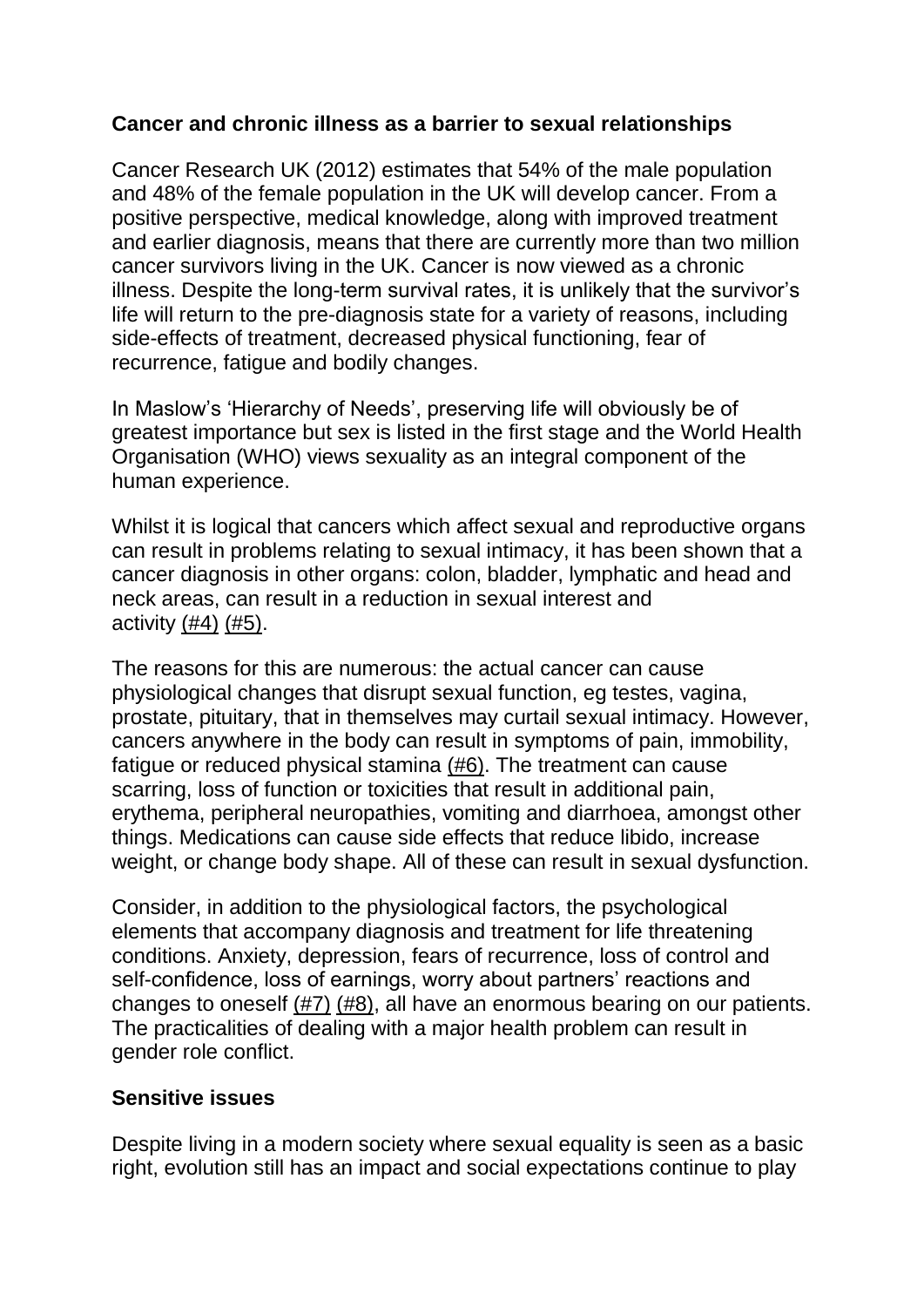a part in gender identity. Being forced to step away from social norms can cause distress. Ill health can require a change in gender roles. For females, this may mean relinquishing a caring role within the family, handing household duties to others, losing a sense of purpose if infertility is a side effect of treatment. For males, gender identity is tied to their role as a provider and protector. The social norm is to restrict emotions and place a high importance on sexual performance.

For partners in a relationship with a person diagnosed with cancer, the issue of sexual activity can be particularly difficult to negotiate. They can be fearful of initiating intercourse through concern that it may seem trivial, selfish or uncaring. Their reluctance can appear to the person with cancer as an indication that their treatment has rendered them unattractive, undesirable and unwanted [\(#9\)](https://www.sor.org/print/22351#TB_inline?height=155&width=300&inlineId=cite_ref-9&modal=false) [\(#10\).](https://www.sor.org/print/22351#TB_inline?height=155&width=300&inlineId=cite_ref-10&modal=false)

Increased emphasis on the quality of life (QoL) of those surviving cancer has resulted in a growing body of literature on QoL issues. A number of aspects of QoL are now commonly addressed but sexual expression and intimacy is still often ignored

# **Age**

Cancer is largely a disease of older people, and this is reflected in Cancer Research UK's statistics which show the majority of cancers occurring in people over 70 years old. The stereotypical view of older people as asexual beings pervades, coupled with the view that longevity is more important than QoL, and therefore loss of sexual intimacy may be an acceptable side effect of treatments. This may be true for some individuals and literature does show that couples in longer term relationships cope better with both the physical and psychosexual changes that result from cancer treatments [\(#11\).](https://www.sor.org/print/22351#TB_inline?height=155&width=300&inlineId=cite_ref-11&modal=false) But although it is indisputable that sexual function does decline to some extent in most people with increasing age, it does not mean that we all face a life devoid of intimacy in our later years [\(#12\)](https://www.sor.org/print/22351#TB_inline?height=155&width=300&inlineId=cite_ref-12&modal=false) [\(#13\)](https://www.sor.org/print/22351#TB_inline?height=155&width=300&inlineId=cite_ref-13&modal=false) [\(#14\).](https://www.sor.org/print/22351#TB_inline?height=155&width=300&inlineId=cite_ref-14&modal=false) It would be wrong to assume that patients do not require information and help with preserving their physical relationships.

Worryingly, the same statistics identify that in 2012-2014, the largest increase in the diagnosis of cancer has been in people aged 0-24, with a 20% increase between 1993-1995 and 2012-2014. This is a continuation of the trend since the 1980s [\(#15\).](https://www.sor.org/print/22351#TB_inline?height=155&width=300&inlineId=cite_ref-15&modal=false) Successful treatment in a younger age group would appear to create additional difficulties from the perspective that often this age group must negotiate new relationships. Interestingly, studies by both Vermeer et al  $(\#16)$  and Izycki et al  $(\#9)$  found that partners who started a relationship after treatment for cancer, experienced less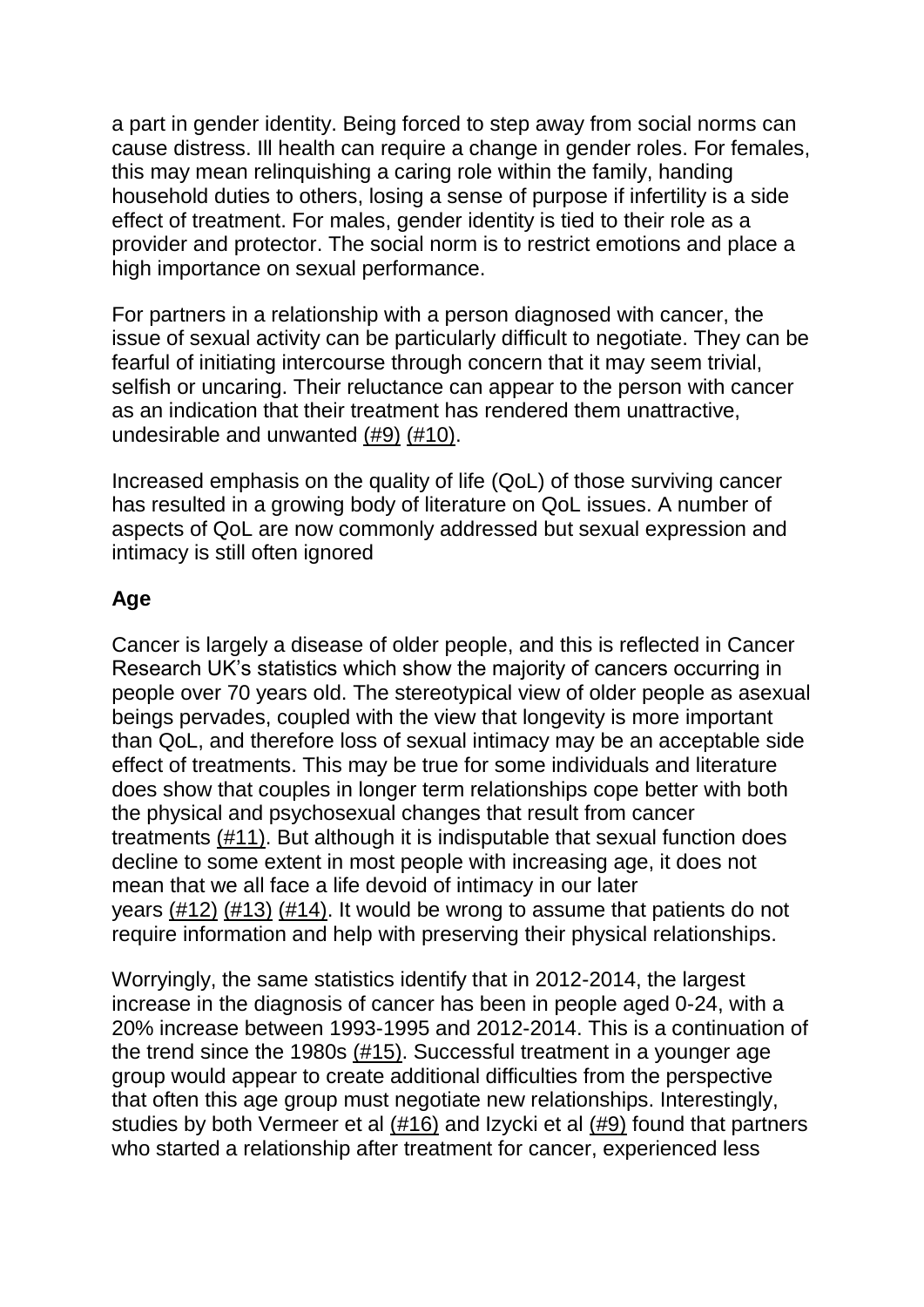sexual stress. Perhaps the younger age group are more adept at identifying the necessary resources to promote their quality of life.

#### **Health-care professionals and sex**

Sexual problems associated with ill health can be escalated by HCPs. Healthcare professionals avoid discussing topics relating to sex whenever possible and rarely elude to it unless addressing the biophysical aspects, such as infertility, contraception, or advice on menopausal issues [\(#17\).](https://www.sor.org/print/22351#TB_inline?height=155&width=300&inlineId=cite_ref-17&modal=false) Literature shows they consider sexual relationships to be a private matter, they are embarrassed by the subject, are concerned about causing offence, or their own religious views and/or preconceptions, mean that they find the idea of older people having sexual relations repugnant [\(#18\).](https://www.sor.org/print/22351#TB_inline?height=155&width=300&inlineId=cite_ref-18&modal=false)

Hordern and Street [\(#19\)](https://www.sor.org/print/22351#TB_inline?height=155&width=300&inlineId=cite_ref-19&modal=false) found that there were mismatched expectations and unmet needs when they conducted interviews with 50 people with cancer and 32 HCPs. The HCPs believed they were addressing patient sexuality and intimacy needs when they spoke to patients about related infertility, menopause, erectile dysfunction, loss of libido and contraceptive requirements. The HCPs assumed that patients would share their one dimensional focus of combating the disease. It is known that patients with a cancer diagnosis will prefer to focus on issues of survival in the initial stages of disease, but this does not mean that sexual functionality is not important to them in the longer term $(\#20)$ .

An unexpected finding of Horden & Street's study was the level of vulnerability expressed by the HCPs about discussing such issues. Litten-Olesen et al similarly found that even by 2015, only a quarter of doctors discussed sexuality with patients who were recovering from cancer.

The vulnerability of the patients must be acknowledged too, and people may choose not to disclose facts that demonstrate their loss of virility. Tsvian et al [\(#21\)](https://www.sor.org/print/22351#TB_inline?height=155&width=300&inlineId=cite_ref-21&modal=false) found discrepancy between the level of medication for erectile dysfunction reported by men (32%) and the number reported by their wives as using medications to improve erections (85%). There will always be those for whom matters of intimacy are a private issue.

## **Conclusion**

The Framework for Sexual Health Improvement (FSH) in England [\(#22\)](https://www.sor.org/print/22351#TB_inline?height=155&width=300&inlineId=cite_ref-22&modal=false) acknowledges that there is considerable evidence that cancer impacts on people's sexual health in a negative way, and cancer survivorship services need to reflect this.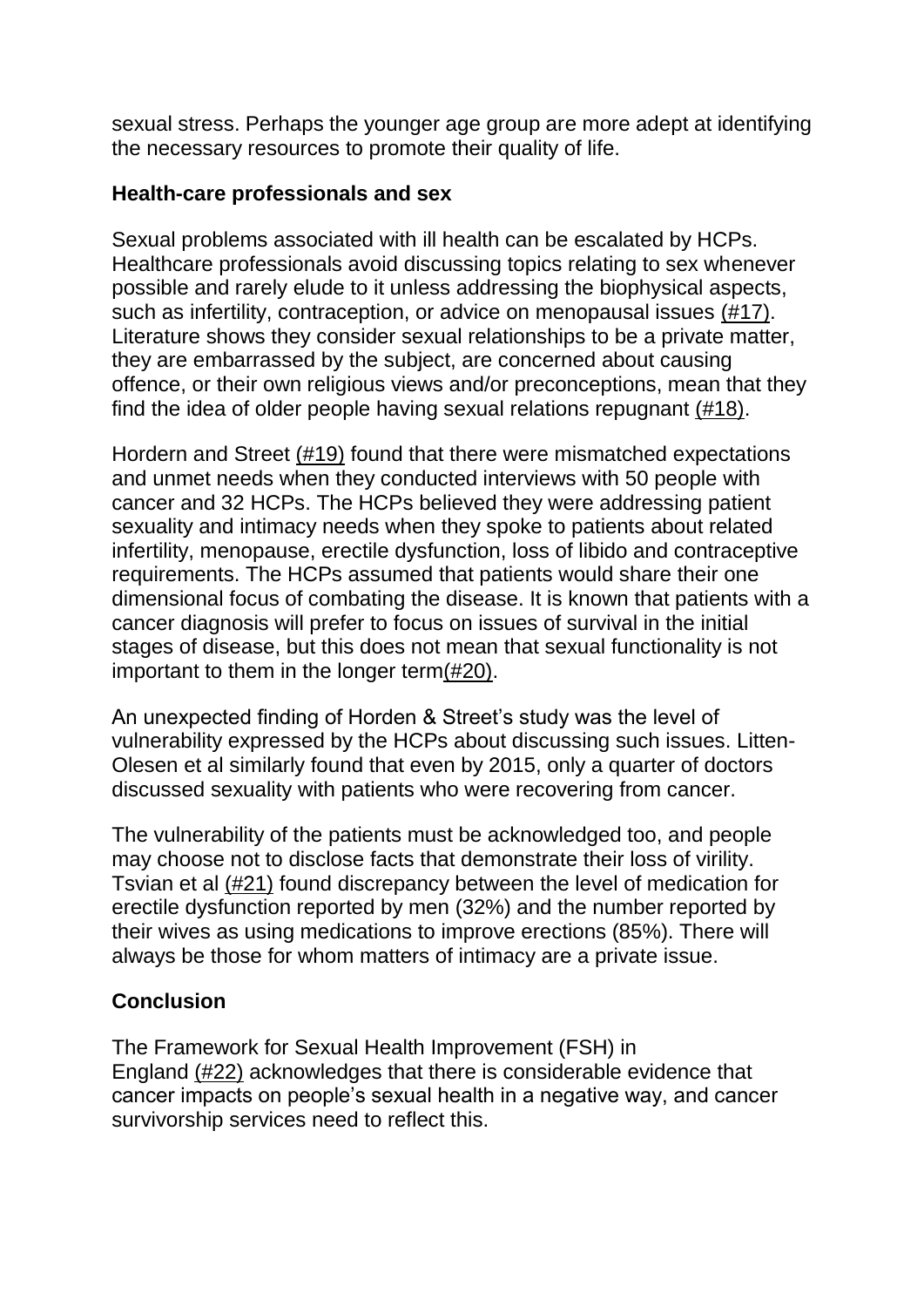Patients are very aware of the time restraints within the healthcare system and often adjust their expectations because of the brevity of the follow-up. Therapeutic radiographers have the opportunity to build a stronger relationship with patients, but training for radiographers in addressing the subject of sex and sexual problems with our patients is extremely limited, if not fully absent. Tierney shows that if the sexual relationship with a partner is strained, the recovery process may be threatened [\(#23\).](https://www.sor.org/print/22351#TB_inline?height=155&width=300&inlineId=cite_ref-23&modal=false) As HCPs, we have a duty of care to ensure all of our patients' problems are given equal consideration to promote the best possible chance of long-term recovery and optimal quality of life.

# **About the Author**

Terri Gilleece is a Lecturer at The School of Health Sciences, Ulster University.

# **How to use this article for CPD**

• Why do you think healthcare professionals are so reticent to discuss sex with patients?

• Do we believe that anyone with an illness is no longer interested in sex? If so, why is that?

• What type of training is needed to overcome embarrassment when discussing sex with our service-users?

• When should such training be undertaken?

•QA Code: 569DD623 [\(Figure #1\)](https://www.sor.org/sites/default/files/itp/itp_jan17_912.jpg)

## **REFERENCES**

[http://www.sor.org//learning/library-publications/itp](http://www.sor.org/learning/library-publications/itp) This article has been prepared following local guidance relating to the use of patient data and medical images.

To comment on this article, please write to [editorial@itpmagazine.co.uk](mailto:editorial@itpmagazine.co.uk)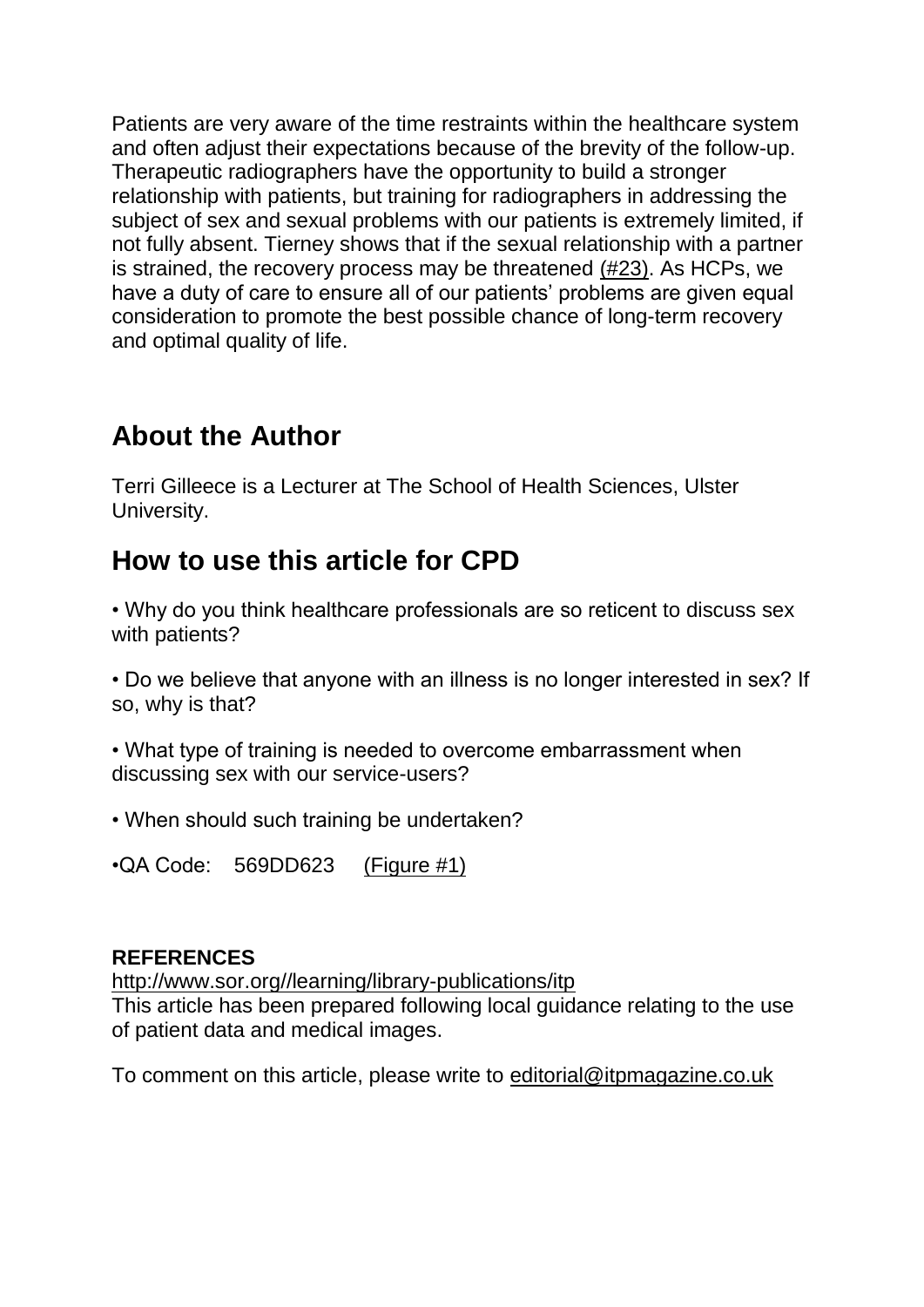The aim of the article is to highlight the necessity for radiographers to consider the service user's need for guidance on intimate and sexual activity during and after treatment.

#### Refs:

Mackay J. Global sex: Sexuality and sexual practices around the world. Sexual and Relationship Therapy 2001 02/01;16(1):71-82. Taylor A, Gosney MA. Sexuality in older age: essential considerations for healthcare professionals. Age and Ageing 2011 September 01;40(5):538-543. Cleary V, Hegarty J. Understanding sexuality in women with gynaecological cancer. European Journal of Oncology Nursing 2011 2;15(1):38-45. Jonker-Pool G, Hoekstra HJ, van Imhoff GW, Sonneveld DJA, Sleijfer DT, van Driel MF, et al. Male sexuality after cancer treatment -- needs for information and support: testicular cancer compared to malignant lymphoma. Patient Educ Couns 2004 02;52(2):143-150. Traa MJ, De Vries J, Roukema JA, Den Oudsten BL. ORIGINAL RESEARCH: The Preoperative Sexual Functioning and Quality of Sexual Life in Colorectal Cancer: A Study among Patients and Their Partners. The Journal of Sexual Medicine 2012;9:3247-3254. Scott JL, Halford WK, Ward BG. United We Stand? The Effects of a Couple-Coping Intervention on Adjustment to Early Stage Breast or Gynecological Cancer. J Consult Clin Psychol Dec 2004;72(6):1122-1135. Kagan SH, Holland N, Chalian AA. Sexual Issues in Special Populations: Geriatric Oncology – Sexuality and Older Adults. Semin Oncol Nurs 2008 5;24(2):120-126. Thaler-DeMers D. Intimacy issues: Sexuality, fertility, and relationships. Semin Oncol Nurs 2001 11;17(4):255-262. Izycki D, Wozniak K, Izycka N. Consequences of gynecological cancer in patients and their partners from the sexual and psychological perspective. Menopausal Review / Przeglad Menopauzalny 2016 03;15(2):112. Gilbert E, Ussher JM, Perz J. Renegotiating sexuality and intimacy in the context of cancer: The experiences of carers. Arch Sex Behav 2010 / 08 / 01 /;39(4):998-1009. Stafford L., Judd F. Partners of long-term gynaecologic cancer survivors: Psychiatric morbidity, psychosexual outcomes and supportive care needs. Gynecol Oncol 2010 September 2010;118(3):268-273. Bauer M, McAuliffe L, Nay R. Sexuality, health care and the older person: An overview of the literature. International Journal of Older People Nursing Mar 2007;2(1):63-68. DeLamater J, Koepsel E. Relationships and sexual expression in later life: a biopsychosocial perspective. Sexual and Relationship Therapy 2015 01/02;30(1):37-59. Ménard AD, Kleinplatz PJ, Rosen L, Lawless S, Paradis N, Campbell M, et al. Individual and relational contributors to optimal sexual experiences in older men and women. Sexual and Relationship Therapy 2015 01/02;30(1):78-93. Cancer Research UK. Cancer Incidence 2012- 2014. 2016; Available at: <a href=http://www.cancerresearchuk.org/healthprofessional/cancer-statistics/incidence/age#heading-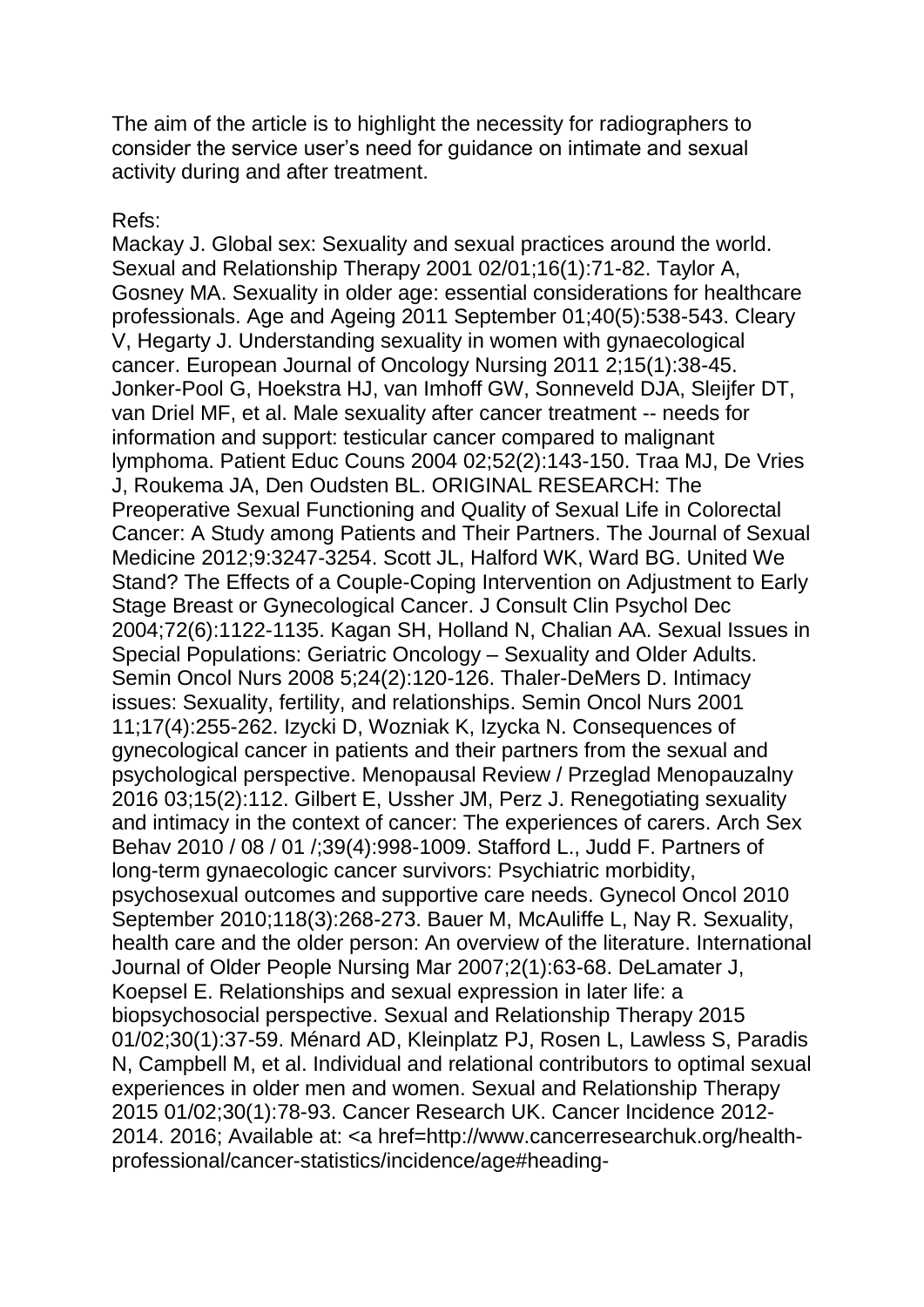Three.>http://www.cancerresearchuk.org/health-professional/cancerstatistics/incidence/age#heading-Three.</a> Vermeer W, Bakker R, Kuile M, Kenter G, Stiggelbout A, Vermeer WM, et al. Cervical cancer survivors' and partners' experiences with sexual dysfunction and psychosexual support. Supportive Care in Cancer 2016 04;24(4):1679. Hordern, Amanda. Intimacy and Sexuality After Cancer: A Critical Review of the Literature. Cancer Nurs 2008 March/April;31(2):E9-E17. Curlin FA, Lawrence RE, Chin MH, Lantos JD. Religion, conscience, and controversial clinical practices. N Engl J Med 2007;356(6):593-600. Hordern AJ, Street AF. Communicating about patient sexuality and intimacy after cancer: mismatched expectations and unmet needs. Med J Aust 2007 Mar 5, 2007;186(5):224-7. Docherty A, Brothwell CPD, Symons M. The Impact of Inadequate Knowledge on Patient and Spouse Experience of Prostate Cancer. Cancer Nurs Jan-Feb 2007;30(1):58-63. Tsivian M, Mayes JM, Krupski TL, Mouraviev V, Donatucci CF, Polascik TJ. Altered male physiologic function after surgery for prostate cancer: couple perspective. International Braz J Urol 2009 Nov-Dec;35(6):673-682. Department of Health. Framework for Sexual Health Improvement. 2013;2011214. Tierney DK. Sexuality: A Quality-of-Life Issue for Cancer Survivors. Semin Oncol Nurs 2008 5;24(2):71-79.